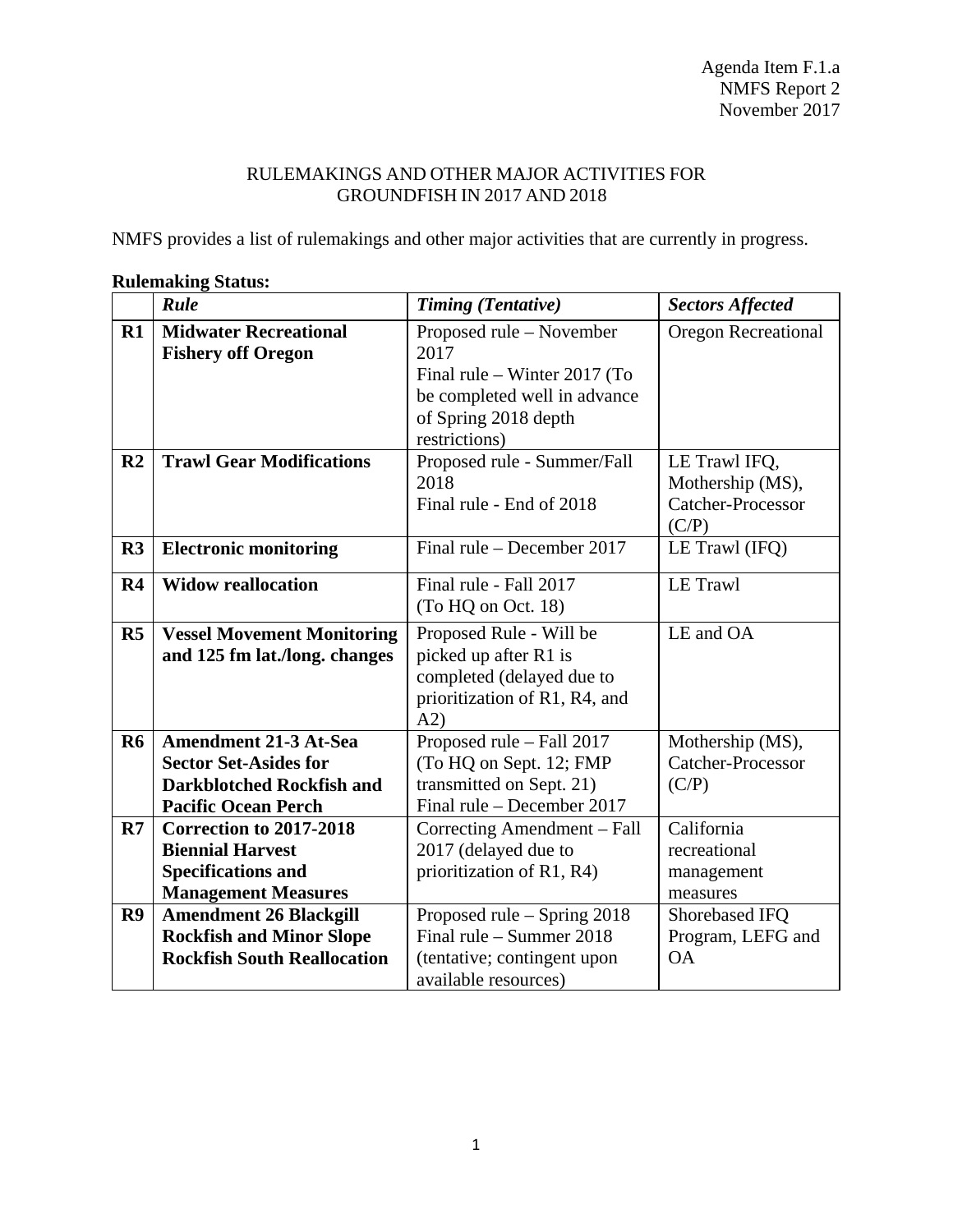**Major Activities:**

|                | <b>Activities</b>          | <b>Timing (Tentative)</b>                              | <b>Sectors Affected</b>                                           |
|----------------|----------------------------|--------------------------------------------------------|-------------------------------------------------------------------|
| $\mathbf{A1}$  | <b>Trawl Gear EFP</b>      | February 2017                                          | LE Trawl (IFQ)                                                    |
|                | (2017)                     | <b>Modifications in March</b>                          |                                                                   |
|                |                            | 2017                                                   |                                                                   |
| A2             | <b>Trawl Gear EFP</b>      | January 2018                                           | LE Trawl (IFQ)                                                    |
|                | (2018)                     | (contingent upon                                       |                                                                   |
|                |                            | completion of A7)                                      |                                                                   |
| A3             | 2017-2018 EFP -            | 2017 EFP Issued June                                   | LEFG, Open Access                                                 |
|                | <b>Emely/Platt</b>         | 2017;<br>2018 Renewal -                                |                                                                   |
|                |                            | December 2017                                          |                                                                   |
| A <sub>4</sub> | 2017-2018 EFP -            | Winter 2017                                            | LEFG, Open Access                                                 |
|                | TNC et al.                 | (contingent upon                                       |                                                                   |
|                |                            | available resources)                                   |                                                                   |
| A <sub>5</sub> | <b>Electronic</b>          | November 2017                                          | <b>LE Trawl IFO</b>                                               |
|                | <b>Monitoring Non-</b>     | Council agenda.                                        |                                                                   |
|                | whiting Midwater &         |                                                        |                                                                   |
|                | <b>Bottom Trawl</b>        |                                                        |                                                                   |
| ${\bf A6}$     | <b>Trawl Cost</b>          | Ongoing                                                | LE Trawl IFQ, MS, C/P                                             |
|                | <b>Recovery</b>            |                                                        |                                                                   |
| A7             | <b>Salmon ESA Section</b>  | <b>Final Council</b>                                   | LE Trawl IFQ, MS, C/P, Tribal,                                    |
|                | <b>7 Consultation for</b>  | recommendations -                                      | Open Access                                                       |
|                | <b>Groundfish FMP</b>      | April 2017; Biological                                 |                                                                   |
|                |                            | Opinion to be                                          |                                                                   |
|                |                            | completed in late 2017                                 |                                                                   |
| A6             | <b>Seabird ESA Section</b> | Completed April 2017.                                  | LE Trawl IFQ, MS, C/P, LEFG,                                      |
|                | <b>7 Consultation for</b>  |                                                        | Tribal, Open Access, Recreational                                 |
|                | <b>Groundfish FMP</b>      |                                                        |                                                                   |
| A7             | <b>ESA Section 7</b>       | March 2017 Opinion                                     | Non-Treaty directed commercial,                                   |
|                | <b>Consultation on</b>     | expires in early 2018.                                 | incidental catch in salmon troll                                  |
|                | <b>Pacific Halibut</b>     | <b>Drafting Biological</b>                             | fishery & sablefish fishery, Treaty                               |
|                | <b>Fisheries and Catch</b> | Opinion - Fall 2017;                                   | Indian commercial $\&$                                            |
|                | <b>Sharing Plan (2018)</b> | <b>Biological Opinion to</b><br>be completed in winter | ceremonial/subsistence, WA, OR, &<br>CA recreational, IPHC survey |
|                |                            | 2018                                                   |                                                                   |
| A8             | <b>Seabird ESA Section</b> | <b>Biological Assessment</b>                           | same as above                                                     |
|                | <b>7 Consultation for</b>  | to USF&WS in Fall                                      |                                                                   |
|                | <b>Pacific Halibut</b>     | 2017                                                   |                                                                   |
|                | <b>Fisheries and Catch</b> | <b>Biological Opinion</b>                              |                                                                   |
|                | <b>Sharing Plan</b>        | from USF&WS                                            |                                                                   |
|                |                            | January 2018                                           |                                                                   |
| A <sub>9</sub> | <b>Inseason Actions</b>    | Council decisions:                                     | To be determined                                                  |
|                |                            | -March 2017 -                                          |                                                                   |
|                |                            | published, effective                                   |                                                                   |
|                |                            | May 11th                                               |                                                                   |
|                |                            | -April 2017 -                                          |                                                                   |
|                |                            | published, effective                                   |                                                                   |
|                |                            | May 12th                                               |                                                                   |